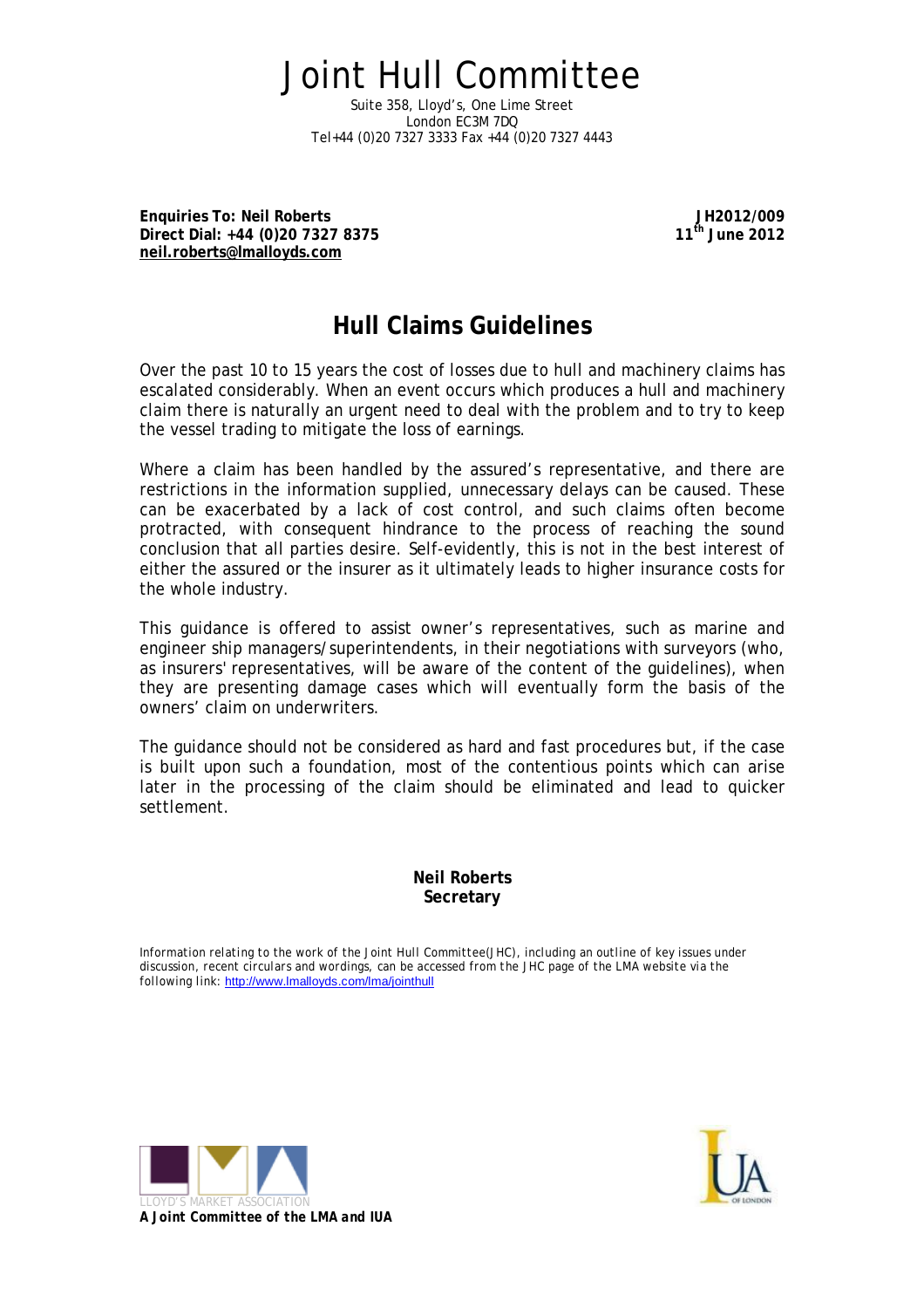# **Hull Claims**

## **Guidance notes for Assureds, their Representatives and Superintendents**

### **1) Introduction**

- 1.1 These guidance notes relate to the early stages of handling a hull and machinery claim and liaison with the insurers' surveyor. They are intended to act as guidance for all involved in the claims process to ensure that the claim is handled as quickly as possible.
- 1.2 However, these guidelines are purely for information and do not form part of the policy. They are not intended to have any contractual effect between owners and insurers nor between insurers and their surveyors. All claims are different, and many give rise to complex issues, so that the Assured should make full use of the expertise that is available from brokers and average adjusters, including drawing up a detailed claims procedure that is tailored to their fleet operations.

### **2) Notification**

- 2.1 All incidents that may result in a claim under the policy should be notified without delay to Insurers by the Assured or via their broker, giving details of the date and time of the incident, the location and status of the vessel and present intentions.
- 2.2 Many policies include express terms regarding notification, and delayed notification may prejudice the claim.
- 2.3 The Class society should be kept fully informed of damage to any Class related items. The insurance policy may be terminated if there is a suspension, withdrawal or expiry of the vessel's Class.

#### **3) Recoveries**

Insurers will expect any rights against third parties (e.g. a colliding vessel or a negligent repairer) to be preserved by the issuing of appropriate notices holding such parties liable.

#### **4) Surveyor**

On notification of a casualty, insurers will appoint a surveyor to act on their behalf. Insurers will look to the surveyor for guidance on all technical issues arising from a casualty including the likely cause of damage and the reasonable cost of repairs. The surveyor should be kept fully informed at all stages of inspection and repair of the damage.

# **5) Emergency Towage**

- Where the vessel is in immediate danger, the Master and the Assured are expected to engage in salvage services or take other measures that may be required for the safety of life and property.
- 5.2 Where the vessel is not in immediate danger, Insurers will expect owners to demonstrate that reasonable measures have been taken to ensure that towage and similar costs are competitive in relation to what is available at the time/location of the casualty. Where possible, towage contracts should be discussed with the surveyor and it should be noted that many policies require notice to insurers where a vessel is towed beyond the first place of safety.

# **6) Evidence**

- 6.1 Documents relating to the incident should be made available to the surveyor on request including log books, reports by the Master and/or Chief Engineer etc.
- 6.2 It is likely that the surveyor will wish to inspect the vessel's Class Status & ISM Certificates and the vessel's records and maintenance history, particularly in the case of machinery damages. These should be made available onboard.